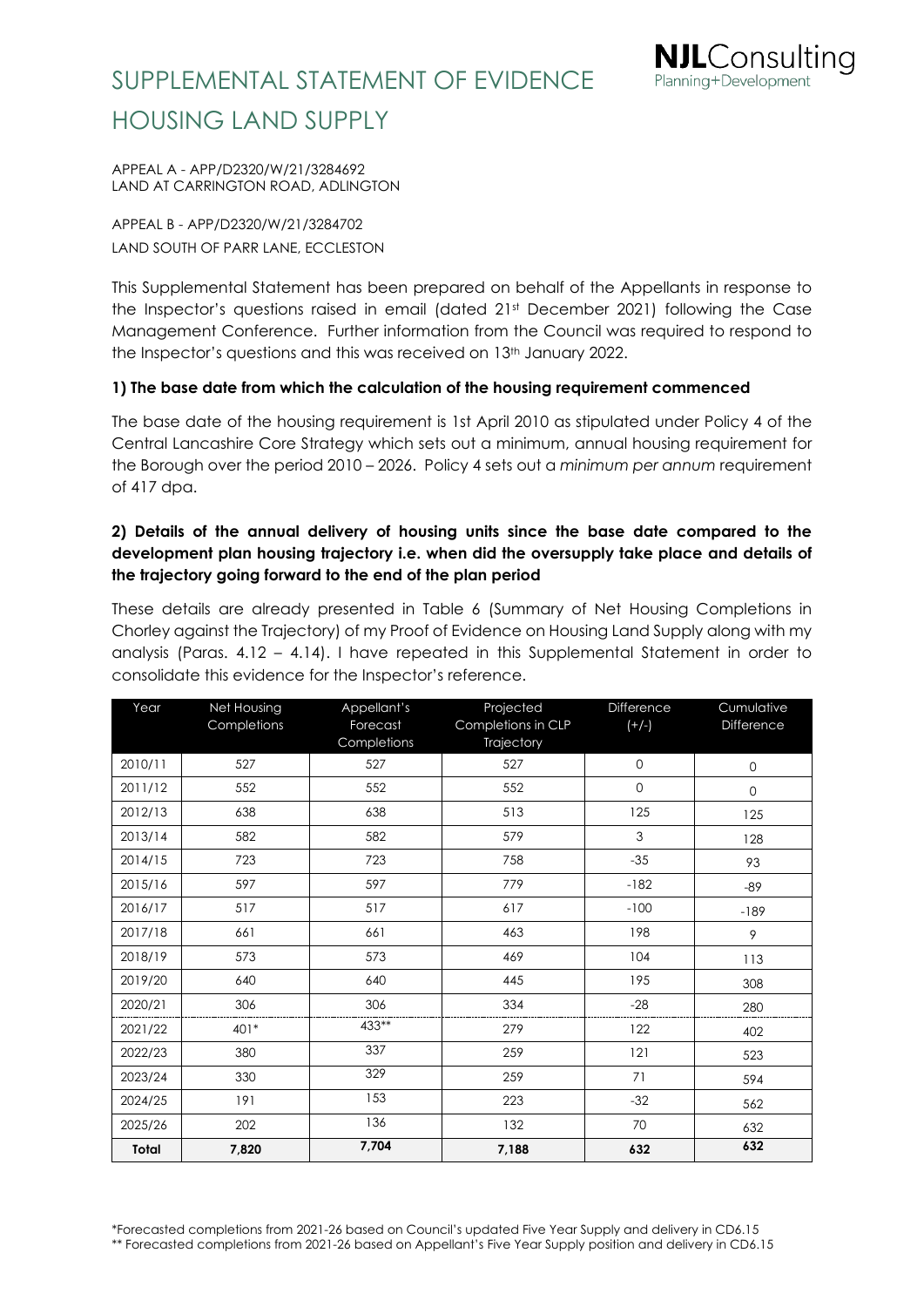

Table 6 shows that housing delivery has broadly stayed on track with the trajectory with year on year fluctuations; there have been years where delivery was below the trajectory, and years where it exceeded the trajectory. If the Inspector was to accept the Council's evidence in full then the deliverable supply is projected to be an exceedance of 632 dwellings by the end of the plan period.

When set against the annual requirement to deliver a minimum of 417dpa over a 15 year plan period, this 632 dwellings equates to an exceedance of just 9%<sup>1</sup> against the Trajectory.

In the context of quantitative delivery, the Council have been delivering total housing as required, yet as their projected completions suggest (from 2021/22 onwards) this will fail to deliver anywhere near the level previously achieved in the plan period and well below the annual, minimum housing requirement set under CS Policy 4. This is particularly significant as it risks undermining early delivery of the emerging Local Plan (a point I consider further in Paras. 4.58 – 4.62 of my proof) as well as delaying homes that the latest evidence makes clear are needed now. As the words of Inspector Young on the appeal at Oxford Brookes University<sup>2</sup> stated "*It is sometimes easy to reduce arguments of housing need to a mathematical exercise, but each one of those households represents a real person or family in urgent need who have been let down by a persistent failure to deliver enough affordable houses…".*

### **3) What does the oversupply comprise? Were the housing units provided over the annualised housing requirement since the base date the result of (a) development plan allocations being brought forward quicker than the trajectory anticipated, (b) development plan allocations producing more housing units than the allocation anticipated and or (c) were they the result of unexpected windfall developments?**

This evidence has already been set out in the form of a detailed spreadsheet in Appendix 3 of my Proof of Evidence which I would draw the Inspector's attention to alongside this analysis.

Noting the base date of the Core Strategy (adopted July 2012) housing requirement is 2010, completions between 2010 – 2012 prior to the Chorley Local Plan were rightly taken into account. The Chorley Local Plan was subsequently adopted in 2015 and therefore in order to understand the reasons for an 'oversupply' and its composition, this analysis looks at the performance of the Local Plan between the 2012 – 2021.

The key observations are as follows:

- In addition to the Buckshaw Village Strategic Site, the following sites were consented prior to 2012 and the adoption of the Chorley Local Plan but subsequently rolled forward as committed site allocations in order to support early housing delivery in the plan period to meet needs.
	- o HS1.1 Eaves Green, off Lower Burgh Lane
	- o HS1.2 Carr Lane (Vertex Site)
	- o HS1.3 Former Lex Auto Logistics Site Pilling Lane
	- HS1.6 Crosse Hall Mill Farm

<sup>1</sup> 632/ 6834 (CS Policy 4 requirement 2010-26 + prior under provision) x 100 = 9.2%

<sup>2</sup> CD8.27, para 13.101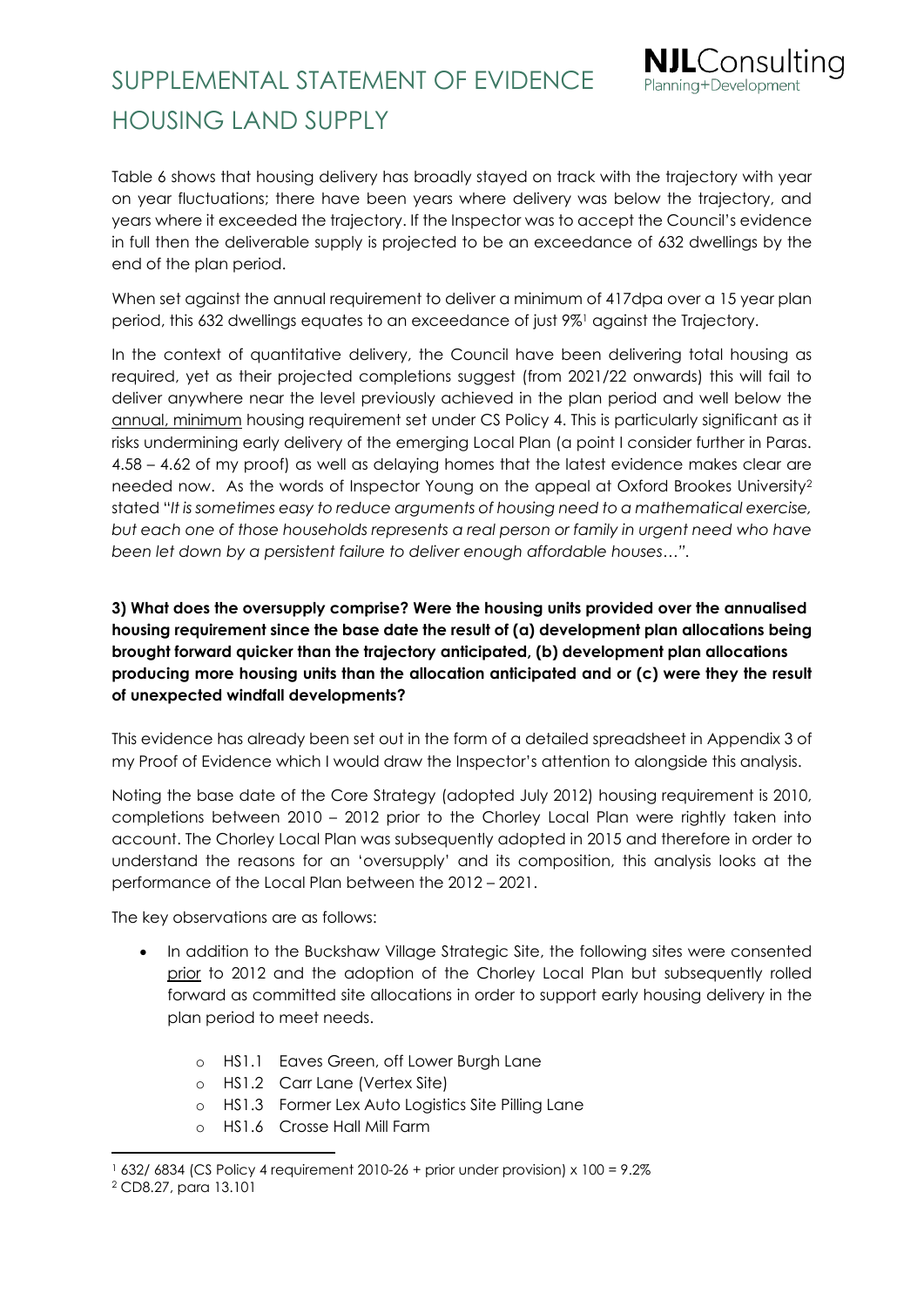

- o HS1.10 Gillibrand
- o HS1.12 Park Mills, Deighton Road
- o HS1.23 Grove Farm, Railway Road
- o HS1.28 Radburn Works, Sandy Lane
- o HS1.41 37-41 Wigan Road
- o HS1.45 202 Chorley Old Road
- o HS1.47 Land Adjacent 32 Moor Road, Croston
- o HS1.51 Sagar House, Langton Brow, Eccleston
- This approach will also be required beyond the current plan period (2026) and to support the emerging Central Lancashire Local Plan, a role which the appeal sites could help deliver on.
- Housing allocations delivered a **shortfall of 212 dwellings** between the period of 2012 2021 than anticipated in the Trajectory.
- While the Trajectory anticipates greater housing delivery in the plan period, **housing allocations have failed to deliver as planned resulting in a total of 441 fewer dwellings being built between 2012-21.** A total of 250 less dwellings were built between 2012 – 2016 and 191 fewer dwellings between 2016-21.
- **A total of 703 dwellings from housing allocations still remain undelivered** over the plan period from the following sites – a significant 12.5% slippage on the delivery of all allocations3:

#### Allocated sites with permission

- o HS1.7 Talbot Mill, Froom Street (149 dwellings)
- o HS1.8 Botany Bay/Great Knowley, Blackburn Road (288 dwellings)
- o HS1.43A Land adjacent to Lady Cross Drive (12 dwellings)
- o HS1.53 JF Electrical, Little Quarry, Hill Top Lane (85 dwellings) Total = 534 dwellings

#### Allocated sites without permission

- o HS1.26 Fairport, Market Place (31 dwellings)
- o HS1.17 Cabbage Hall Fields (11 dwellings)
- o HS1.19 Land adjacent to Northgate (21 dwellings)
- o HS1.29 Westwood Road (23 dwellings)
- o HS1.34 Regent Street (22 dwellings)
- o HS1.38 Mountain Road (22 dwellings)
- o HS1.46 Land at Drinkwater Farm, Windsor Drive (10 dwellings)
- HS1.62 Pole Green Nurseries (29 dwellings)

Total = 169 dwellings

<sup>3</sup> 703 / 5,607 (taken from Policy HS1 Table) x 100 = 12.5%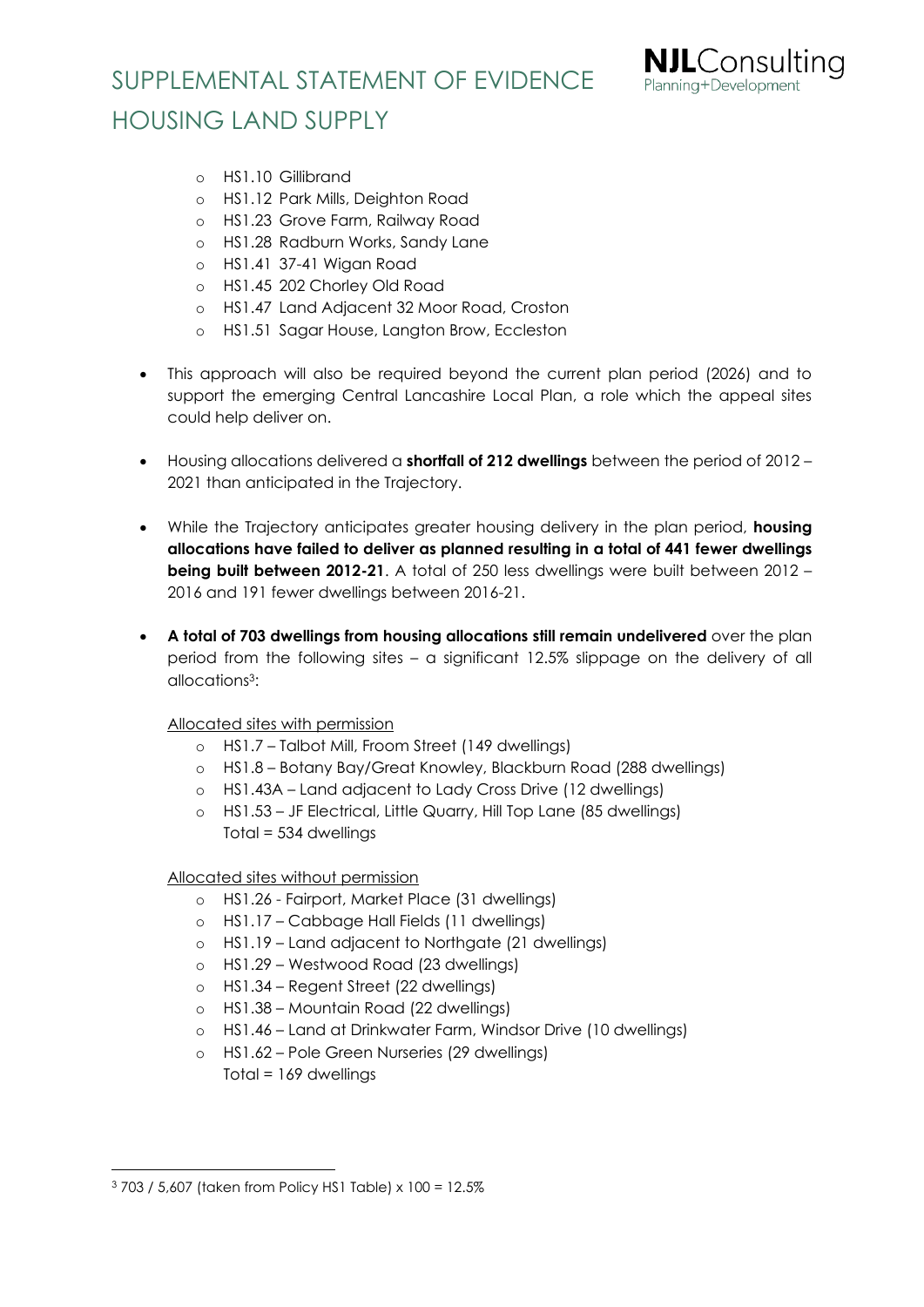

**NJL**Consulting Planning+Development

- Windfall development makes up the majority proportion of the total 'oversupply'. The number of dwellings arising from windfall development are as follows:
	- o 800 homes between 2010 2021 (51% of total 'oversupply'4)
	- $\circ$  550 homes between 2012 2021 (37% of 'oversupply' between this period<sup>5</sup>)
- This represents a key factor in explaining why the Council have consistently failed to deliver against their affordable housing requirements for the Borough over the plan period. The threshold for requiring affordable housing is above 15 dwellings in urban areas and above 5 dwellings in rural areas. Analysis of the latest Housing Land Monitor<sup>6</sup> shows that of the 306 dwellings completed in 2020/21, 301 of these (98%) were sites of less than 15 dwellings (i.e. below the threshold to deliver affordable). This is not a sustainable position for the Council to maintain in the context of a worsening affordable delivery track record and the development plan imperative to "significantly" increase affordable delivery.
- Looking ahead to the next five year period, and based on the Council's own deliverable supply evidence, this reliance on windfall will continue to exacerbate to as high as 60% - 68% as illustrated below<sup>7</sup>:

| Deliverable Supply       | 2021/22 | 2022/23 | 2023/24 | 2024/25 | 2025/26 | Total |
|--------------------------|---------|---------|---------|---------|---------|-------|
| <b>Allocations</b>       | 252     | 44      | 106     | 69      | 88      | 659   |
| Windfall                 | 181     | 249     | 223     | 104     | 88      | 845   |
| <b>Total Completions</b> | 433     | 393     | 329     | 173     | 176     | 1504  |
| % Windfall               | 42%     | 63%     | 68%     | 60%     | 50%     | 56%   |

The analysis confirms that over the plan period of the Chorley Local Plan, housing allocations have delivered a shortfall in dwelling numbers and at a slower rate than anticipated in the Trajectory. The 'oversupply' being argued by the Council comprises a significant quantum of windfall development and allocations delivering at greater development yields, most notably at Buckshaw Village.

This analysis shows that this exceedance has arisen more through coincidence of unexpected windfall than the performance of the Local Plan itself through its housing allocations. The evidence before this inquiry shows that the Local Plan has failed to deliver the affordable homes needed and this is likely to continue to worsen.

 $4800 / 1,567 \times 100 = 51\%$ 

 $5550 / 1,484 \times 100 = 37\%$ 

<sup>6</sup> CD6.23

<sup>7</sup> Figures taken from CD6.15 – Five Year Housing Land Supply Statement 2021